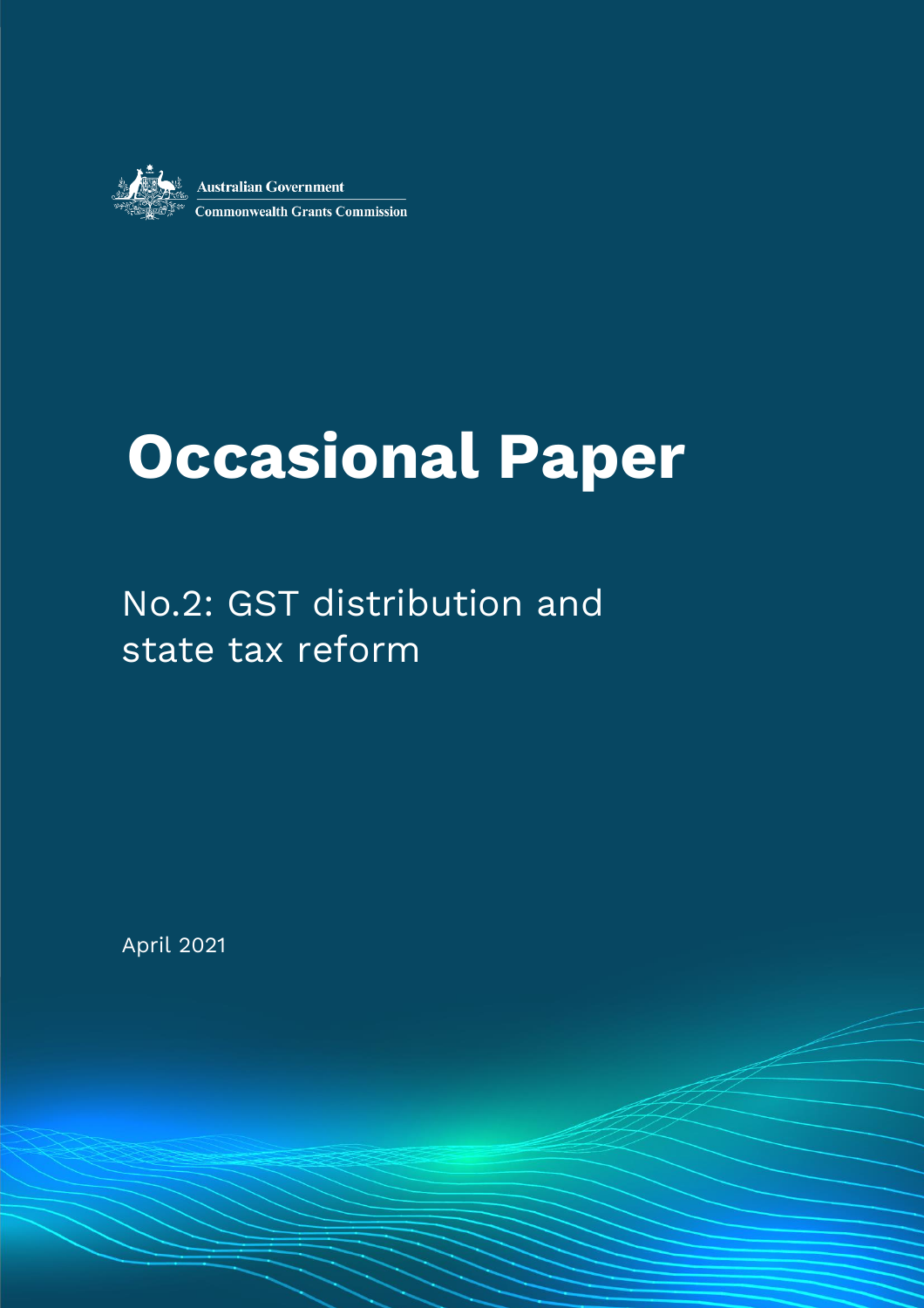#### **Copyright**

© Commonwealth of Australia 2021

With the exception of the Commonwealth Coat of Arms, all material presented in this document is provided under Creative Commons Attribution 4.0 (https://creativecommons.org/licenses/by/4.0/) licence. The details of the relevant licence conditions are available on the Creative Commons website as is the full legal code for CC BY 4.0 International [\(https://creativecommons.org/licenses/by/4.0/legalcode\)](https://creativecommons.org/licenses/by/4.0/legalcode).



#### **Attribution**

The recommended attribution for this document is Commonwealth Grants Commission, Occasional Paper No. 2: GST distribution and state tax reform.

#### **Contact us**

Inquiries regarding the use of this document should be directed to secretary@cgc.gov.au.

#### **Internet**

A copy of this paper is available on the Commission's website (http://www.cgc.gov.au).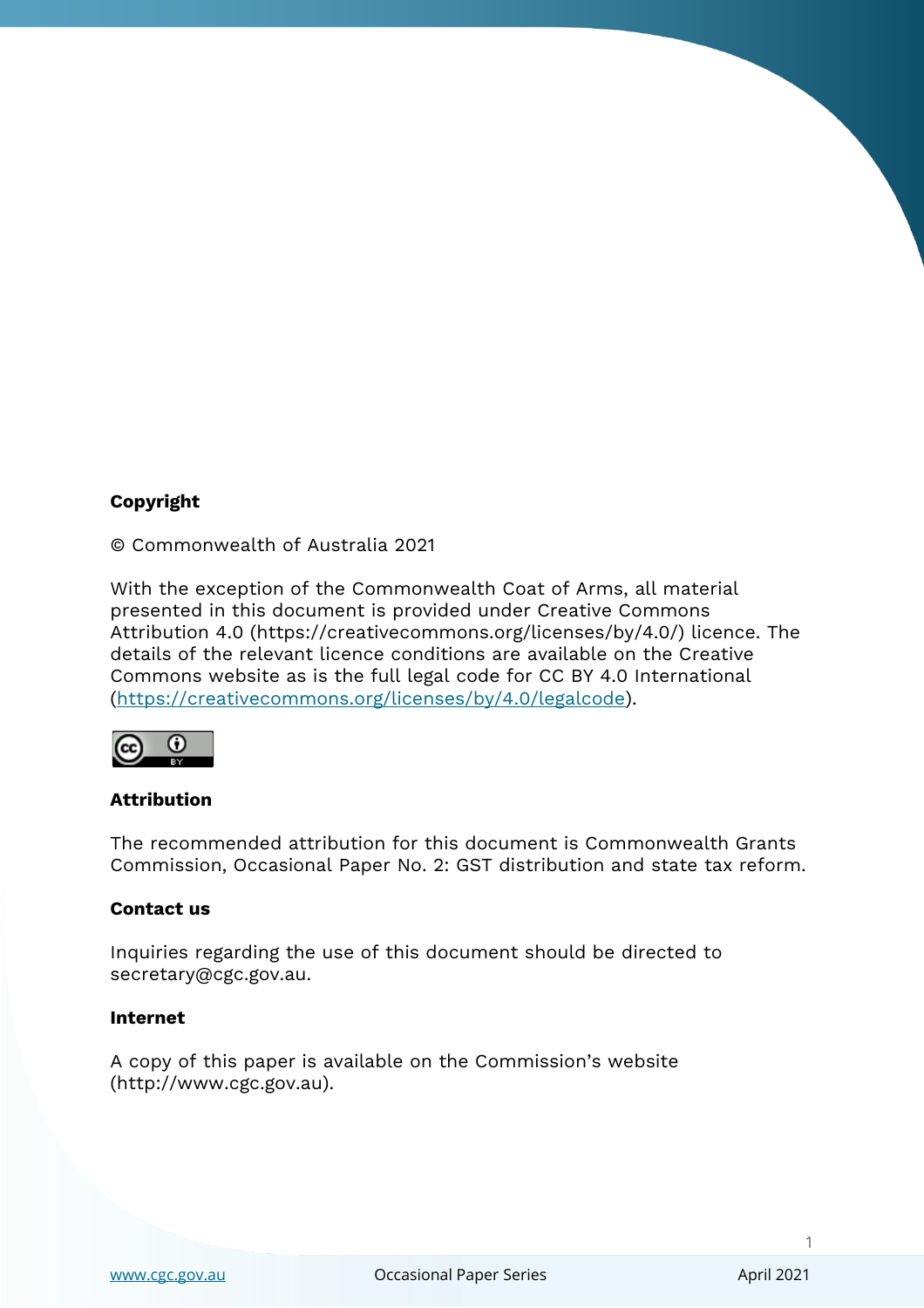### **Summary**

State tax reform has the potential to unlock economic and social benefits and achieve more predictable revenue flows. But changes in the tax mix as part of such reforms can also potentially impact on GST distribution aimed at achieving fiscal equalisation among the states.

There is no agreement or definitive evidence that the potential impact on GST distributions is a deterrent to state tax reform. A main consideration in whether to undertake reform is likely to be the extent of the consequent efficiency and equity gains.

The potential GST effects from state tax reform depend on the extent to which changes in tax rates result in changes to tax bases, for example, the extent to which a reduction in stamp duty increases property sales. This is the elasticity effect. To the extent that tax reform increases a state's tax base, it would be assessed to have a stronger fiscal capacity. In the absence of steps to mitigate the impact of the reform on GST distributions, the state would be assessed to have a lower GST requirement. Elasticity effects can result in larger GST effects where a state unilaterally pursues reform, since that state is the only one diverging from the average. The impact on the GST distribution will be smaller if all states implement a similar tax reform.

The elasticity effects are generally larger for inefficient taxes (such as stamp duty on conveyances) and smaller for efficient taxes (such as land tax). This means a switch from stamp duty to land tax could have a large elasticity effect. The extent to which this affects the GST distribution depends on whether steps are taken to mitigate the impact of the reform on such distributions. However, the efficiency and welfare gains from the reform would also be large.

Any state tax reform is likely to be implemented over an extended period, which means any GST impact would also be spread over several years. The timing of any impact on GST distributions would also be tempered by the Commonwealth Grants Commission's (the Commission) three-year averaging approach to assessing state fiscal capacities.

In keeping with the Commission's principle that individual state policy choices should not unduly influence that state's GST share (the policy neutrality principle), the Commission could seek to identify and mitigate any material observed impact of state tax reform on the GST distribution. This would likely involve an element of judgement.

The terms of reference for an update (or review) of the GST distribution by the Commission would need to allow for measures to mitigate the impact of state tax reform, and the approach chosen would be determined in consultation with the Commonwealth and the states.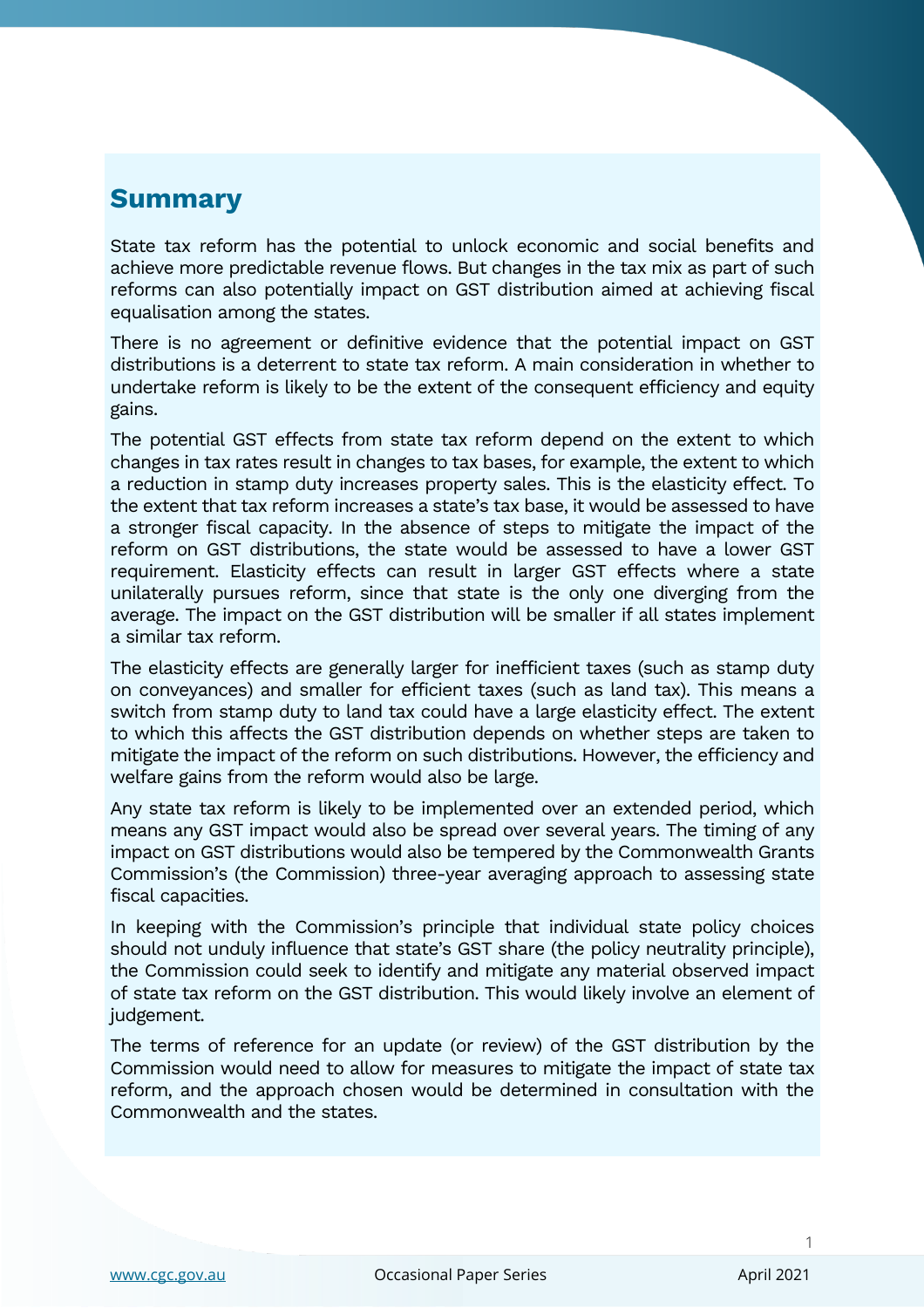### **Introduction**

This paper canvasses whether the distribution of GST revenue among the states, which is based on the principle of horizontal fiscal equalisation, may be an impediment to state tax reform. Concern has been expressed that the Commission's approach to assessing GST shares could result in a state losing GST revenues when it undertakes productivity enhancing reforms, such as replacing stamp duty on conveyances with land tax.<sup>1</sup>

The paper outlines the objectives of fiscal equalisation and the role of the Commission, how the Commission assesses states' revenue raising capacity, the possible impact of state tax reform on such assessments, and implications for the distribution of GST. Finally, the paper considers how the Commission might respond to state tax reform initiatives given the principle that the distribution of GST should not be affected by, or influence, individual state policy choices.

### **Objective of fiscal equalisation and role of the Commission**

The Commission provides recommendations to the Commonwealth Treasurer for the distribution of GST revenue among the states based on the objective of achieving fiscal equalisation.

Fiscal equalisation is based on the view that all Australians should have the potential to access a similar standard of state services.

The Commission assesses the fiscal capacities of each state based on the average spending and revenue effort of all states. It assesses the extent to which there are circumstances outside the control of a state that affect its capacity to raise revenue or the cost of providing services. Based on these assessments, the recommended distribution of GST revenue seeks to equalise the fiscal capacity of the states.

Underlying the Commission's approach is the principle of 'policy neutrality', which aims to ensure that the assessment of a state's GST requirement is not affected by, and does not influence, individual state policy choices, such as changes to its tax mix.

<sup>1</sup> NSW Review of Federal Financial Relations, Final Report August 2020.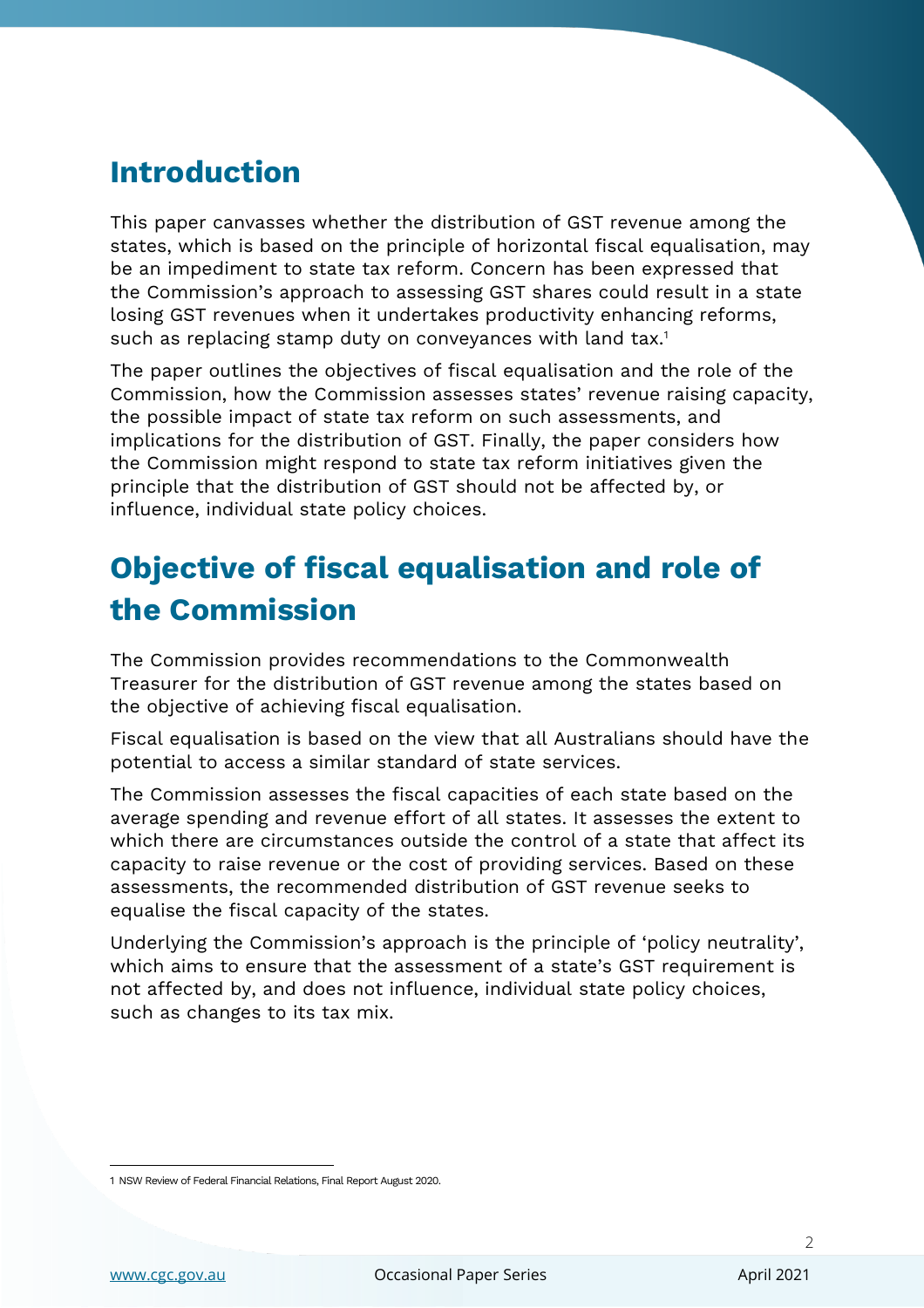### **How the Commission assesses state revenue capacity**

In assessing state revenue raising capacity, the Commission calculates the amount of revenue each state would collect if it were to apply the average tax rate of all states to the major tax bases (after adjustments to improve comparability). 2

For example, in the case of stamp duty on conveyances, the tax base assessed by the Commission is the value of property sales. After adjustments for comparability $^{\rm 3}$ , the average tax rate (calculated as national stamp duty revenue divided by the national value of property sales) is applied to each state's value of property sales to assess its revenue raising capacity for that tax.<sup>4</sup>

The Commission's approach to assessing the revenue raising capacity of a state does not make allowance for how a state's tax base may change if it were to apply a different tax rate  $-$  such as the average tax rate. This is the elasticity effect — the extent to which changes in tax rates affect economic activity and, in turn, tax bases. For instance, a reduction in stamp duty on conveyances could result in an increase in property sales.

In 2018, the Commission engaged consultants to provide estimates of the size of elasticity effects for each revenue base it assesses. The result of this research suggested elasticity effects were very small for all but one tax base (stamp duty on conveyances). Even in this case the effects were difficult to estimate reliably. Largely on this basis, the Commission has not incorporated elasticity adjustments in its revenue assessments.

### **Interaction between state tax reform and GST distribution**

State tax reforms often involve changes to the overall state tax mix (that is, the relative importance of each tax base). Changes to the tax mix will affect GST distribution to some degree. Tax rate changes by themselves generally have small GST effects.

<sup>2</sup> The Commission uses weighted average tax rates which means that states with larger shares of a tax base have a bigger influence on the average rate for that tax. In addition to mining royalty revenue, the major state taxes are payroll tax, land tax, stamp duty on conveyances, insurance tax, and motor taxes.

<sup>3</sup> The Commission makes one adjustment for comparability, it applies a lower rate of duty to land rich transactions by listed corporations to reflect the lower rate of duty states impose on this class of transactions.

<sup>4</sup> The same result is achieved if the national conveyance revenues are apportioned based on state shares of the national tax base.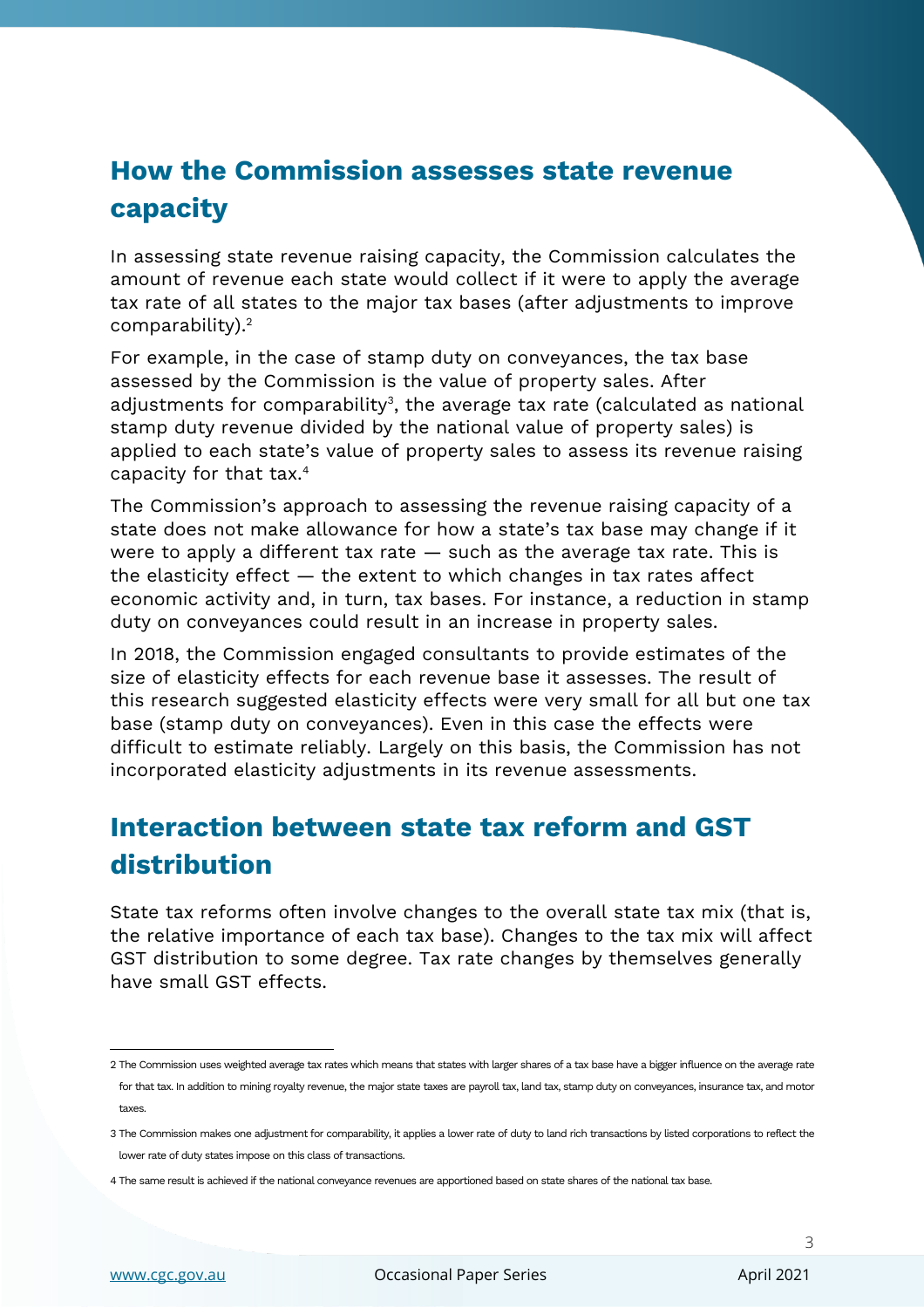The effects can be positive for some states and negative for others, depending on each state's share of the corresponding national tax base. The largest effects are likely to arise from changes to tax bases in response to changes in tax rates, that is from the elasticity effects.

#### **Tax rate effects**

A policy change that changes a state's tax rate affects the assessment of the state's revenue capacity by changing the national average rate.

If a state increases its tax rate, it will increase the national average rate, increasing the assessed revenue raising capacity of states with a relatively large share of the tax base and reducing their assessed GST requirement. Conversely, this reduces the revenue raising capacity of states with a relatively low share of the tax base and increases their assessed GST requirements. There are opposite effects if a state decreases its tax rate.

Except for mining royalties (especially iron ore), the effect of tax rate changes by themselves on GST distributions is relatively small, as no state is dominant in any given tax base.

Mining royalties differ from other state taxes because the distribution of mineral resources (and therefore a state's share of the revenue base) is highly unequal across states and each mineral product has a different effective tax (royalty) rate as they are assessed separately.

#### **Tax base effects**

GST effects can also arise when a policy change affects a state's tax base. These changes may be direct (such as increasing compliance for an existing tax base) or indirect (where the tax base responds to changes in the tax rate — the elasticity effect).

For example, a reduction in the rate of stamp duty on conveyances could see the observed tax base rise through an increase in property sales. Any increase in a state's tax base increases its assessed revenue raising capacity relative to other states, which will in turn reduce the assessment of its relative GST requirement.

The number of states engaged in changing their tax mix will affect the size of the GST impact for each state. GST effects are larger when a state adopts a tax mix change unilaterally than when several states undertake a similar change.

In the case of a unilateral change, the elasticity effects are concentrated in one state and that state is the only one diverging from the average. The GST effects are smaller when several states undertake similar changes in their tax mix since there is less divergence between them.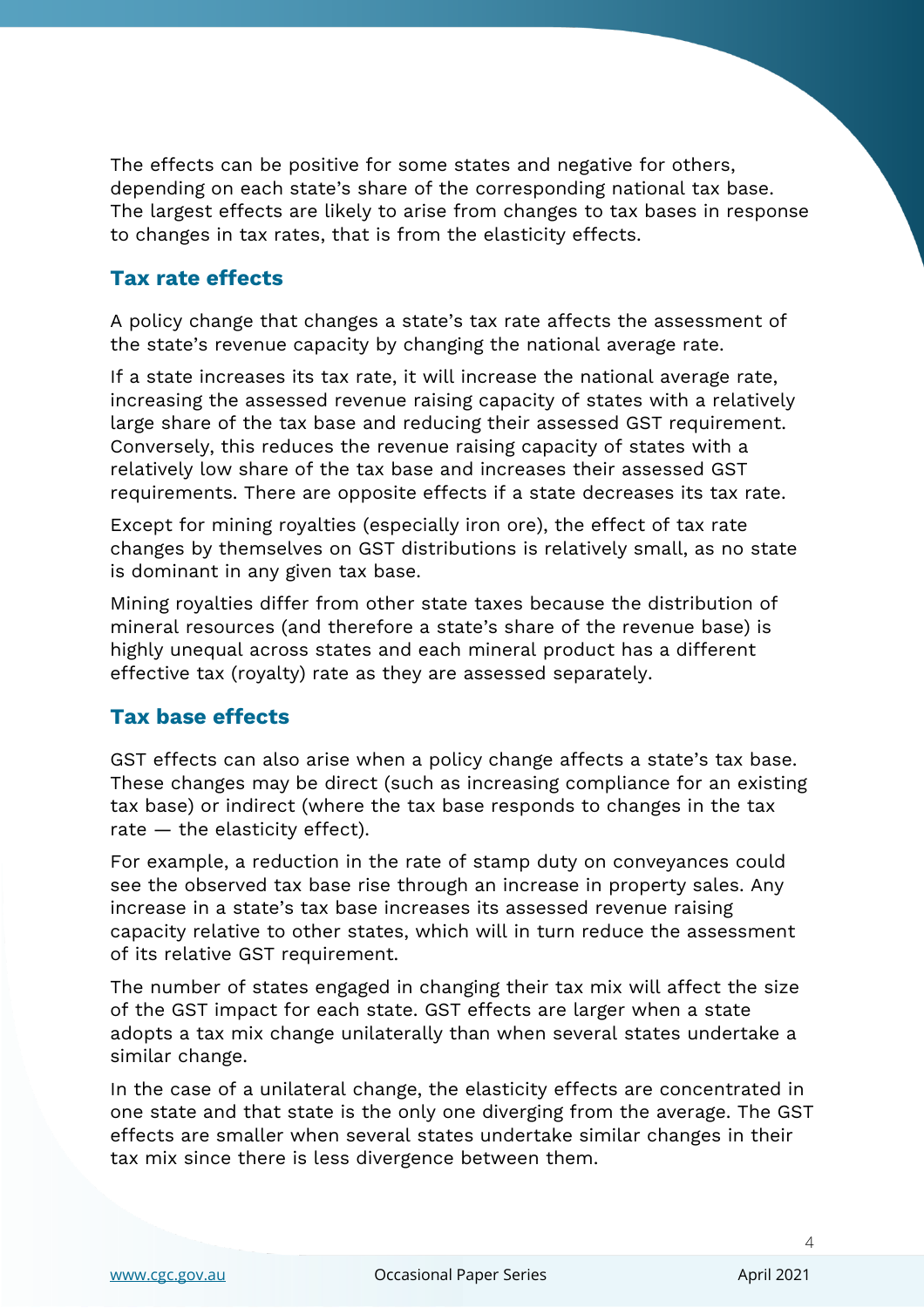#### **Quantifying the impact of state tax reform on GST distribution**

The GST consequences of state tax reform are difficult to quantify as they primarily depend on the extent to which tax bases change in response to changes in tax rates — and this is hard to reliably estimate. Modelled results of the impact of future tax reform on GST distribution are not definitive. As they depend on strong underlying assumptions, these estimates have many limitations.

The actual impact of state tax reform will depend on many factors, including the design of the policy, the transition path and the timeline for the implementation of reforms. How businesses and households respond to the reform and how other states respond are also important.

In addition, there is the challenge of distinguishing the reform's impact on the tax base from other factors influencing the tax base.

The Productivity Commission's 2018 report on Horizontal Fiscal Equalisation included several scenarios estimating the impact on GST payments from state tax reforms.

One scenario involved a state halving in one year its stamp duty on property and replacing the lost revenue in the same year with a new land tax.

As an example of this analysis, the Productivity Commission assessed that such unilateral tax reform by New South Wales would reduce its GST distribution by between \$337 million and \$1,281 million. This range reflected the variation in estimates of the possible elasticity effect from the reform.

Importantly, the Productivity Commission's estimates assumed that the full impact on GST distributions would occur in the year the reform was implemented.

It is more likely that such tax reform would be phased in over an extended period, as would any impact on GST distribution. For example, the ACT is currently implementing a similar reform program over 20 years.

New South Wales is currently consulting on a tax reform proposal that involves gradually replacing land tax and conveyance duty with an annual property tax. Under the reform, buyers would be given a choice at the time of purchase between paying stamp duty and land tax or the new property tax. The proposed reform is gradual, taking decades to complete.

The consultation paper released by the New South Wales Government states that after 20 years the option to pay stamp duty would likely remain for more than half of all properties. This suggests the potential impact on GST distribution is likely to be gradual.

The timing of any effects on GST distribution would also be tempered by the Commission's use of a 3-year moving average in estimating states' fiscal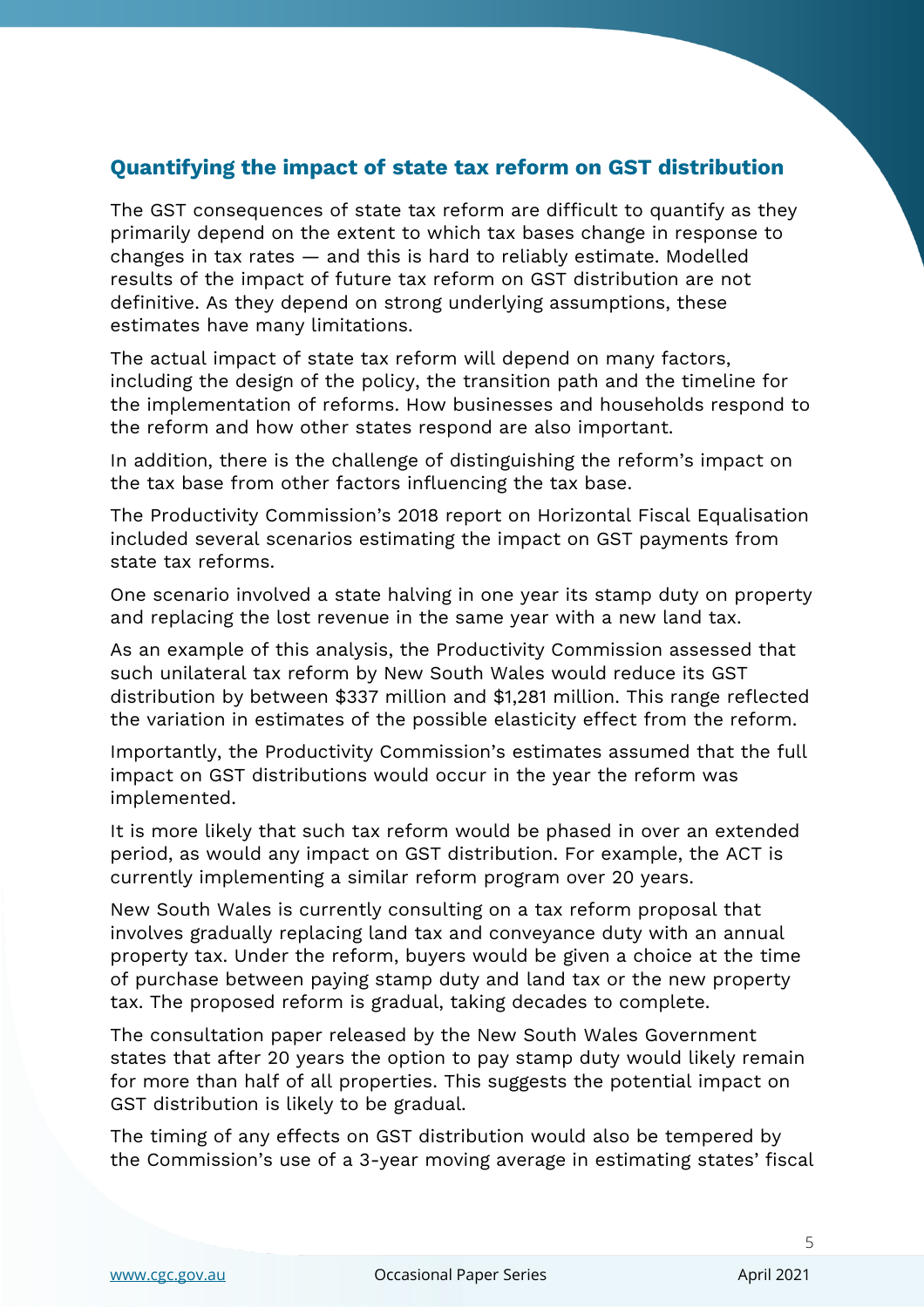capacities. This means that any GST effects from the reform would be smoothed over successive years.

In addition, the use of lagged data means that any GST effects would not emerge until two years after the reform commences and the full effect would not be evident until five years after the introduction of the reform.

### **Views on whether fiscal equalisation affects state incentives for tax reform**

This issue has been the subject of several inquiries over the past decade, including the GST Distribution Review in 2012<sup>5</sup> and the Productivity Commission's 2018 Inquiry on Horizontal Fiscal Equalisation.<sup>6</sup>

There was no agreement on whether fiscal equalisation is a disincentive to state tax reform. The GST Distribution Review concluded that while the equalisation process creates perverse theoretical incentives in some instances, there is little evidence they have any effect in the real world.

The Productivity Commission noted that there is widespread disagreement on the occurrence and magnitude of disincentive effects and that, unsurprisingly, conclusive evidence is scarce. Some of the state submissions to the Productivity Commission's inquiry argued that the GST effects of tax reform have no influence on state behaviour, which is primarily influenced by a wide range of other considerations, including community support, social impacts and economic factors. Other states suggested the effects can be pervasive and accumulate over time.

### **How the Commission could respond if state tax reform had a material impact on GST distribution**

The Commission's policy neutrality principle seeks to ensure state policy choices have minimal effect on its assessments and, in turn, the assessments have minimal impact on state policy choices.

If the reform policies of an individual state were having a material effect on its GST share then, under its policy neutrality principle, the Commission could seek to mitigate such effects.

Whether and how the Commission could intervene would depend on several factors including the nature of the reform, the size of its effects and the number of states engaging in the reform.

<sup>5</sup> The Australian Government, GST Distribution Review, Final Report, October 2012.

<sup>6</sup> Productivity Commission, Report 88, Horizontal Fiscal Equalisation, Canberra 2018.